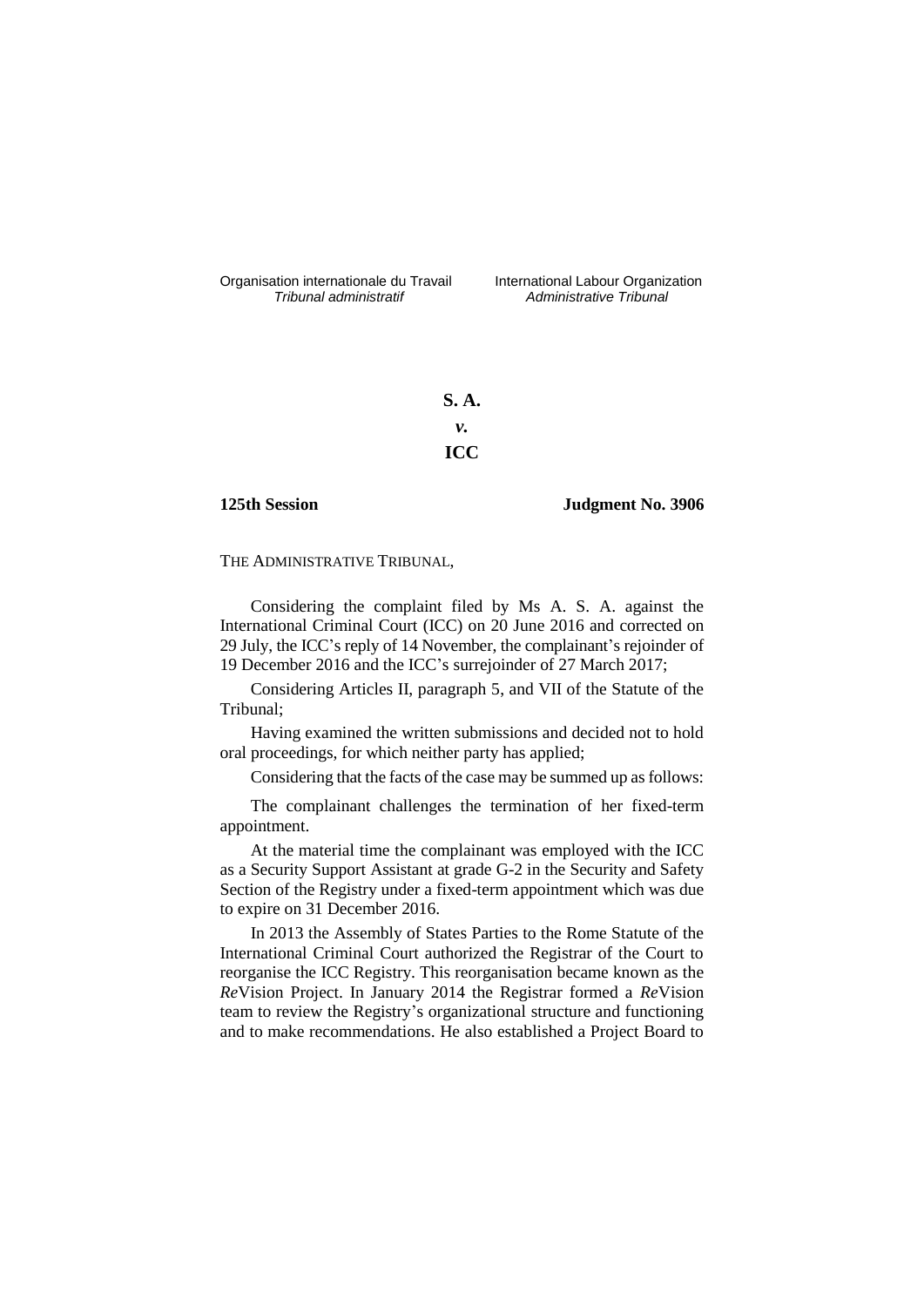oversee the implementation of the *Re*Vision Project. In August 2014 the Registrar issued Information Circular ICC/INF/2014/011 entitled "Principles and Procedures Applicable to Decisions Arising from the *Re*Vision Project" (Principles and Procedures). On 13 June 2015 Information Circular ICC/INF/2014/011 Rev.1 was issued, which revised the Principles and Procedures; the revised version was in force at the material time.

By a letter of 16 June 2015 from the Registrar of the Court the complainant was notified of the decision to abolish her post and she was informed that her fixed-term appointment would terminate as of 14 October 2015. It was explained that the Registry needed a pool of security officers at the G-3 level who could carry out a broader range of functions and who, among other things, would be able to carry a firearm. She was informed that two options were open to her. The first option was to accept an "enhanced agreed separation package", in which case her departure from the ICC would take the form of a separation by mutual agreement with enhanced separation entitlements. Alternatively, she could avail herself of the opportunity to apply as an internal candidate for newly created positions arising as a result of the *Re*Vision Project, in which case her applications would receive priority consideration as provided for in the Principles and Procedures. In addition, a training program had been devised to assist staff members to meet the requirements of the new G-3 level positions. In the event that her applications for the new positions proved unsuccessful, her separation from the ICC would take the form of a termination of contract and she would receive the standard termination indemnity.

The complainant attended the aforementioned training but she did not pass the required firearms test. In an email of 26 August 2015 she was informed by the Chief of the Human Resources Section (HRS) that as she had not passed the required training modules, she did not meet the requirements for the position of Security Officer at the G-3 level and that the deadline for accepting the enhanced agreed separation package had been changed to 28 August.

On 7 September 2015 the complainant requested a review of the decision of 26 August and she also requested a suspension of action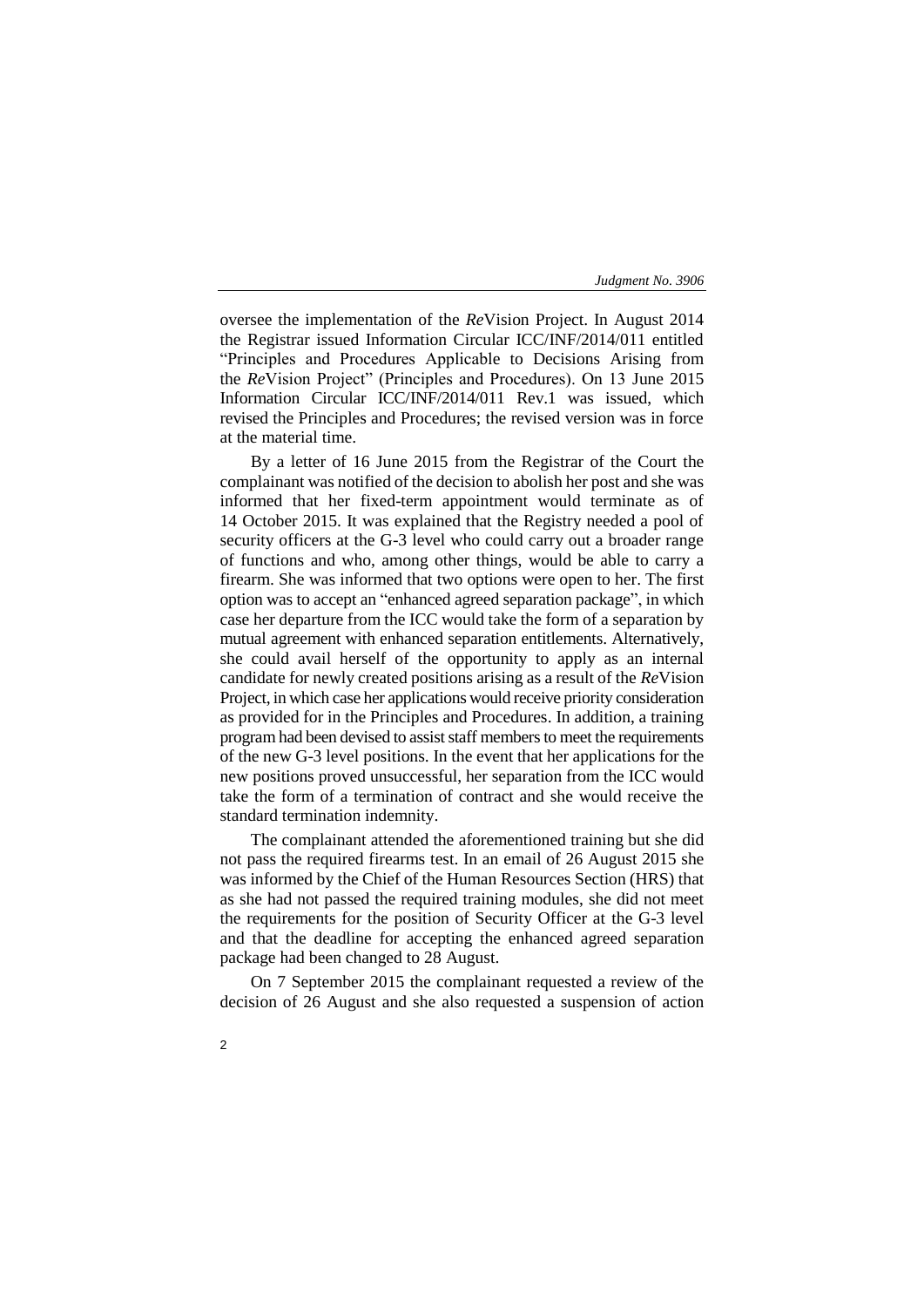regarding the decision to terminate her appointment. On 9 October the Registrar maintained the decision of 26 August. He stated that the complainant's request, insofar as it challenged the termination of her appointment, was irreceivable *ratione temporis*.

In a report of 14 October 2015 the Appeals Board recommended against suspension of action on the decision to terminate the complainant's appointment on the ground that, as that decision had been notified to her on 16 June, the complainant's application for review was not made within the applicable time limit and thus the case was irreceivable. On 15 October the Registrar denied the complainant's request for suspension of action.

On 6 November 2015 the complainant filed an appeal with the Appeals Board in which she challenged the decision of 26 August 2015. In its report of 22 February 2016 the Appeals Board concluded that the appealable administrative decision regarding the abolition of the complainant's post and the termination of her appointment was the decision of 16 June 2015. The complainant had not claimed exceptional circumstances justifying a late request for review and appeal against that decision. As the request for review had not been made within the applicable time limits, the Appeals Board could not consider the appeal. The Appeals Board recommended that the appeal be dismissed as irreceivable. By a letter of 23 March 2016 the Registrar informed the complainant that he accepted the recommendation of the Appeals Board and rejected the appeal as irreceivable. That is the impugned decision.

The complainant asks the Tribunal to set aside the impugned decision. She seeks reinstatement in her former post for a period of 14 and one half months, representing the period of time that remained under her contract at the time of her separation from service. She requests that during the period of reinstatement the ICC provide her with continuous firearms training under specified conditions and the opportunity to take additional attempts at the firearms test. In the event that she passes the firearms test, she seeks promotion to the position of Security Officer at grade G-3 and the renewal of her appointment for three years. In the alternative, she claims damages for economic loss, including the loss of salary (with post adjustment), medical insurance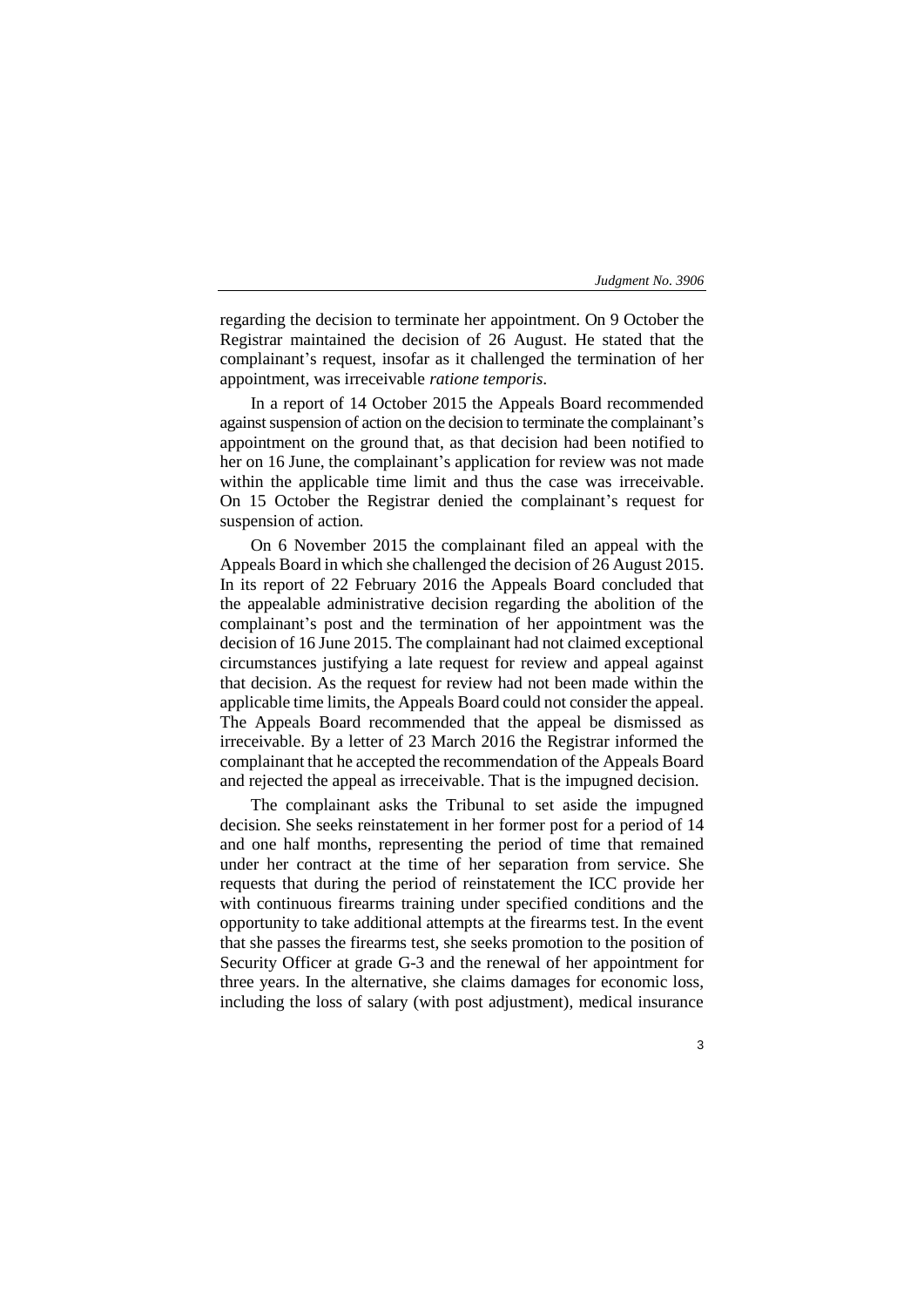subsidy and long-term care subsidy, for the period from 16 October 2015 to 31 December 2016, with interest. In addition to the above claims, she seeks moral and exemplary damages, and costs.

The ICC asks the Tribunal to dismiss the complaint as irreceivable. If the Tribunal finds the complaint receivable, the ICC asks the Tribunal to find that it is without merit and to deny the complainant's requests for relief. In the event that the Tribunal awards compensation for economic loss, the ICC asks that the sum of the termination indemnity paid to the complainant, together with any occupational earnings by the complainant for the period from 16 October 2015 to 31 December 2016, be deducted from such compensation.

# CONSIDERATIONS

1. The present complaint is one of four complaints currently before the Tribunal (the other complaints were filed by Mr A., Mr B. and Mr G., respectively) where there is a request for joinder of the complaints and where the complainants each challenge the ICC's decision to terminate her or his appointment. These decisions all stem from the restructuring of the ICC's Registry. On the basis that the material facts and the issues raised in the complaints are essentially the same, the complainant requests and the ICC agrees that the complaints should be joined. However, it is noted that the internal appeals(challenging the termination decisions) in these cases were considered by four differently constituted Appeals Board Panels and resulted in four final decisions. As it is preferable in the circumstances to deal with the complaints individually, the request for joinder is not granted.

2. On 16 June 2015 the Registrar informed the complainant of the decision to abolish her position. In the same letter the complainant was also informed about the termination of her appointment. The notification of the decision to terminate the complainant's appointment in the letter of 16 June is central to the issue of receivability before the Tribunal. At this point, it is only necessary to add that the letter described the options available to the complainant including the offer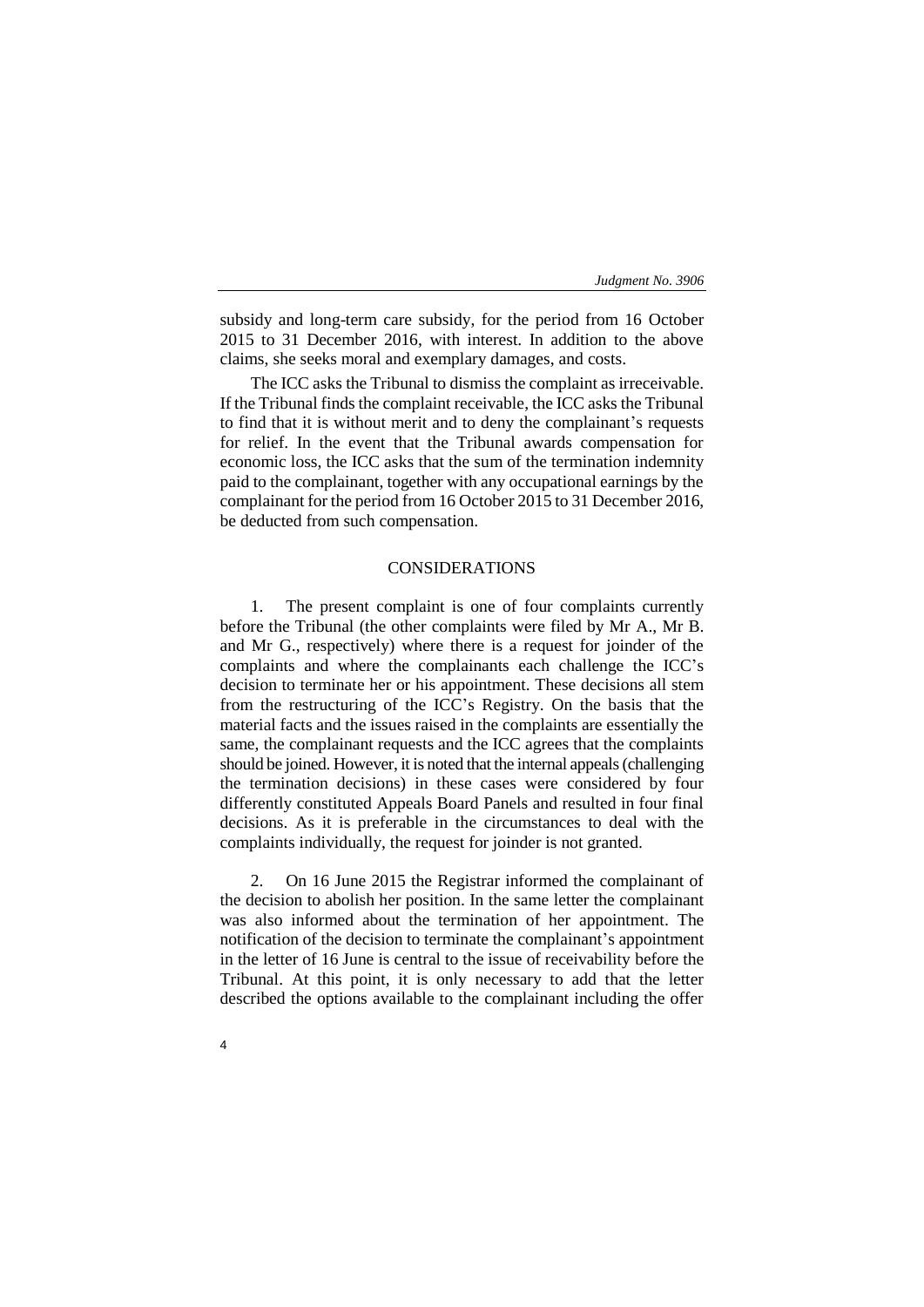of a training program to assist the complainant in meeting the requirements of the G-3 level Security Officer positions. The complainant attended the training offered in the letter. In an email of 26 August 2015 the Chief of HRS informed the complainant that she had not passed the training modules and, therefore, she did not meet the requirements of a G-3 level Security Officer position.

3. On 7 September 2015 the complainant filed a request for review of the decision of 26 August 2015 and she sought a suspension of action with respect to the decision to terminate her appointment. The Registrar rejected the request for review as irreceivable for failure to file the request within thirty days of the 16 June 2015 notification of the decision to terminate her appointment and dismissed the suspension of action request. The complainant filed an internal appeal in which she maintained that the challenge to the termination of her appointment was receivable and the decision to terminate her appointment was unlawful. In the internal appeal, on the question of receivability, the complainant took the position, among other things, that having regard to the conditional language in the letter of 16 June together with the offer of the training and the fact that the only notification she received was in the email of 26 August, the email therefore confirmed the termination of her appointment and the time limit started to run from that date.

4. In accordance with Staff Rule 111.3(a) the Appeals Board must first determine whether it is competent to hear the appeal. Staff Rule 111.3(b) provides that "[a]n appeal may not be heard by the Appeals Board until all of the time limits established by staff rule 111.1 have been met or have been waived by the Appeals Board by reason of exceptional circumstances beyond the control of the staff member". In its report of 22 February 2016 the Appeals Board found that the complainant had not filed a request for review within thirty days of the 16 June 2015 notification of the decision as required in Staff Rule 111.1(b); therefore, it could not consider the merits of the appeal and recommended the dismissal of the appeal as irreceivable. On 23 March 2016 the Registrar endorsed the findings and recommendation of the Appeals Board and dismissed the appeal as irreceivable.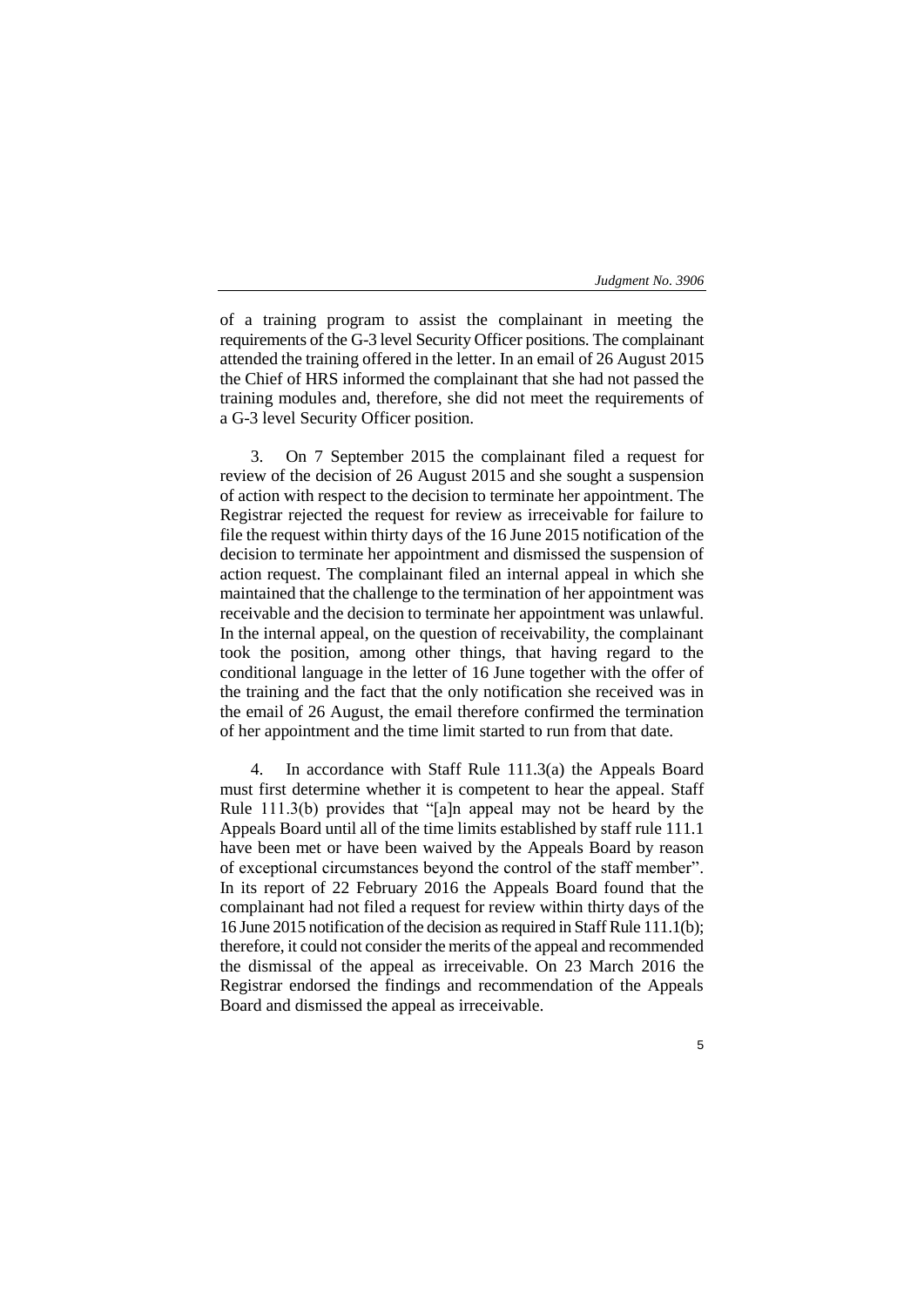5. Pursuant to Article VII, paragraph 1, of the Tribunal's Statute, a complaint is not receivable unless the complainant has exhausted the internal means of redress. This means that a complaint will not be receivable if the underlying internal appeal was irreceivable (see Judgment 3758, under 10). As the Registrar's decision is grounded on the recommendation of the Appeals Board, a consideration of the Appeals Board's findings and conclusions is necessary. Before doing so, given that the question of receivability rests on the Registrar's letter of 16 June, it is useful to set out its contents in some detail. In relevant part, it states:

"Pursuant to Staff Regulation 9.1 (b)(i), Staff Rule 109.2 relating to abolition of post, and paragraph 9 of the Principles and Procedures Applicable to Decisions Arising from the *Re*Vision Project ICC/INF/2014/001 [sic] ('Principles'), I hereby notify you of my decision as Registrar to abolish your position as Security Support Assistant with the Court. In accordance with paragraph 13 of the Principles a notice period of 120 days is applicable. As such your post will be abolished and your appointment would terminate as of **14 October 2015**." (Original emphasis.)

6. The second paragraph of the letter sets out the reasons for the abolition of the G-2 positions stemming from the restructuring of the Registry. In particular, the letter notes that the existing G-2 role did not have a sufficiently broad range of functions and that a pool of G-3 security officers able to carry out each other's functions was required. This, in turn, required these officers to have a broader range of functions and, in particular, the ability to carry a firearm. At the end of the same paragraph, the letter states:

"As a result of these considerations my decision is that the G-2 role is no longer required, but what is required is a greater number of G-3 positions. As your functions are no longer required, and taking into account the provisions of paragraph 30 of the Principles, your position is abolished. **Please read the passages below carefully so that you are fully aware of your options. If you have any doubts please consult with a member of the HRS taskforce.**" (Original emphasis.)

7. The letter describes the two options available to the complainant: an "enhanced agreed separation package" or priority consideration as an internal candidate for newly created positions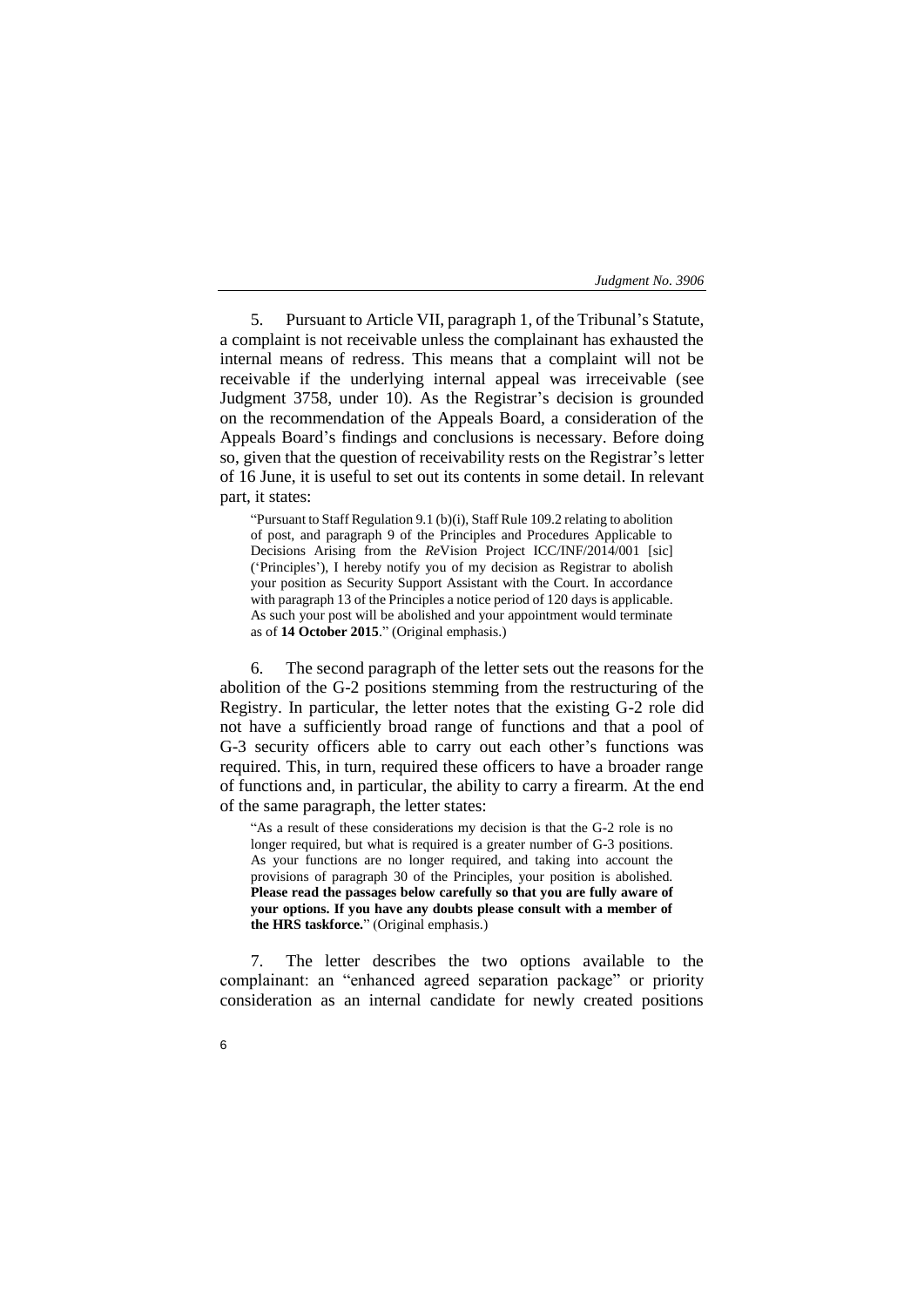arising directly from the *Re*Vision Project. The letter also informed the complainant about a training program aimed at assisting the complainant in meeting the requirements of the G-3 level positions. The letter sets out the deadline to take the package; the details of the package itself; and states that should the staff member opt to take the package, the notice period of 120 days would be waived and the separation would be by way of mutual agreement pursuant to Staff Rule 109.1(b)(iii) and paragraph 19 of the Principles and Procedures, as opposed to a termination of contract. The letter explains the process surrounding the application for a position as an internal candidate with priority consideration and the duration of this option and potential consequences. The letter lists the available administrative support including advice on counselling services, visa issues, CV writing and career transition workshops. Lastly, the letter also invited the complainant to arrange a meeting with a representative of HRS to further discuss her options.

8. In its report of 22 February 2016 the Appeals Board found that the complainant should have appealed the administrative decision to abolish her position and terminate her appointment contained in the notification letter of 16 June 2015. The Appeals Board observed that the complainant did not identify grounds for making an exception to the application of the time limits in relation to the 16 June decision. The Appeals Board also pointed out that even if the complainant was confused by the surrounding circumstances and was not informed about her right to challenge "the administrative decision of 16 June", she did not claim this as an exceptional circumstance justifying a delayed request for review and appeal of the decision. The Appeals Board concluded that as there had not been a request for review of the appealable decision within the thirty-day time limit provided for in Staff Rule 111.1(b), the appeal against that decision could not be considered and the appeal should be deemed irreceivable and dismissed on this basis.

9. The Appeals Board noted that the email of 26 August did not constitute a decision affecting the terms of her appointment; and it did not notify her that her appointment was terminated as a consequence of her failure to pass the training modules. Rather, it was limited to informing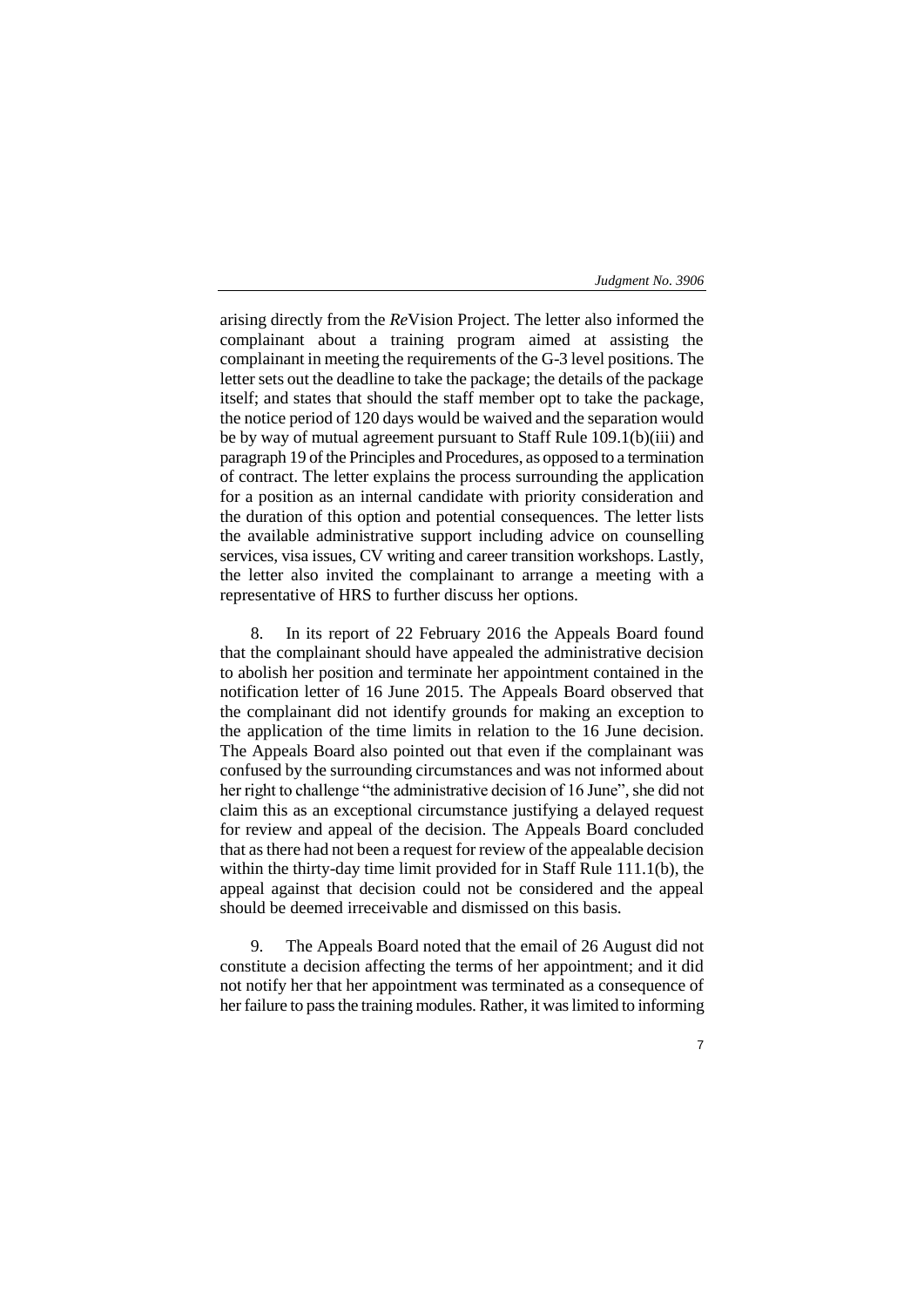her that she had not passed the training modules organised to determine her eligibility for the newly created G-3 level Security Officer positions. The Appeals Board also observed:

"In contrast, the [l]etter of 16 June 2015 expressly notified the [complainant] of the Respondent's 'decision as Registrar to abolish [her] position as Security Support Assistant with the Court' pursuant to Staff Regulation 9.1(b)(i), Staff Rule 109.2 and paragraph 9 of the Principles [and Procedures]. The [l]etter also informed the [complainant] that: '[in] accordance with paragraph 13 of the Principles [and Procedures], a notice period of 120 days [was] applicable [prior to termination of appointment]. As such [her] post w[ould] be abolished and [her] appointment would terminate as of 14 October 2015.' In the same [l]etter, the Respondent provided the reasons for the abolition of the [complainant's] position, her options and HRS's assistance at her disposal. A proper reading of the [l]etter shows no condition attached to the decision to abolish the [complainant's] G-2 position and the termination of her appointment as Security Support Assistant. Neither the words 'would terminate' nor the reference to the training set to assess the eligibility of the [complainant] for a different position at a higher level, support her contention that the decision to terminate her appointment was conditional and 'became actual as a consequence of the Impugned Decision of 26 August 2015'. The [complainant's] appointment as [a] G-2 Security Support Assistant was due to terminate on a date calculated based on the required 120-day notice."

10. The Appeals Board found that there was no evidence of any "malicious or deliberate intent" to mislead the complainant about her rights in the letter of 16 June. Nonetheless, it indicated it would have been preferable to expressly notify the complainant of her right to appeal pursuant to Staff Rule 111.1 "the decision to abolish her position and terminate her appointment in the [l]etter of 16 June, as [the Registrar] did in other notification letters". The Appeals Board also noted, however, that the letter referred the complainant to the Principles and Procedures which contained information about the right of appeal, and invited the complainant to arrange a meeting with HRS to discuss any questions and the available options. In this regard, the Appeals Board pointed out that staff members also have a duty to avail themselves of any information provided and to seek out any clarification that may be required.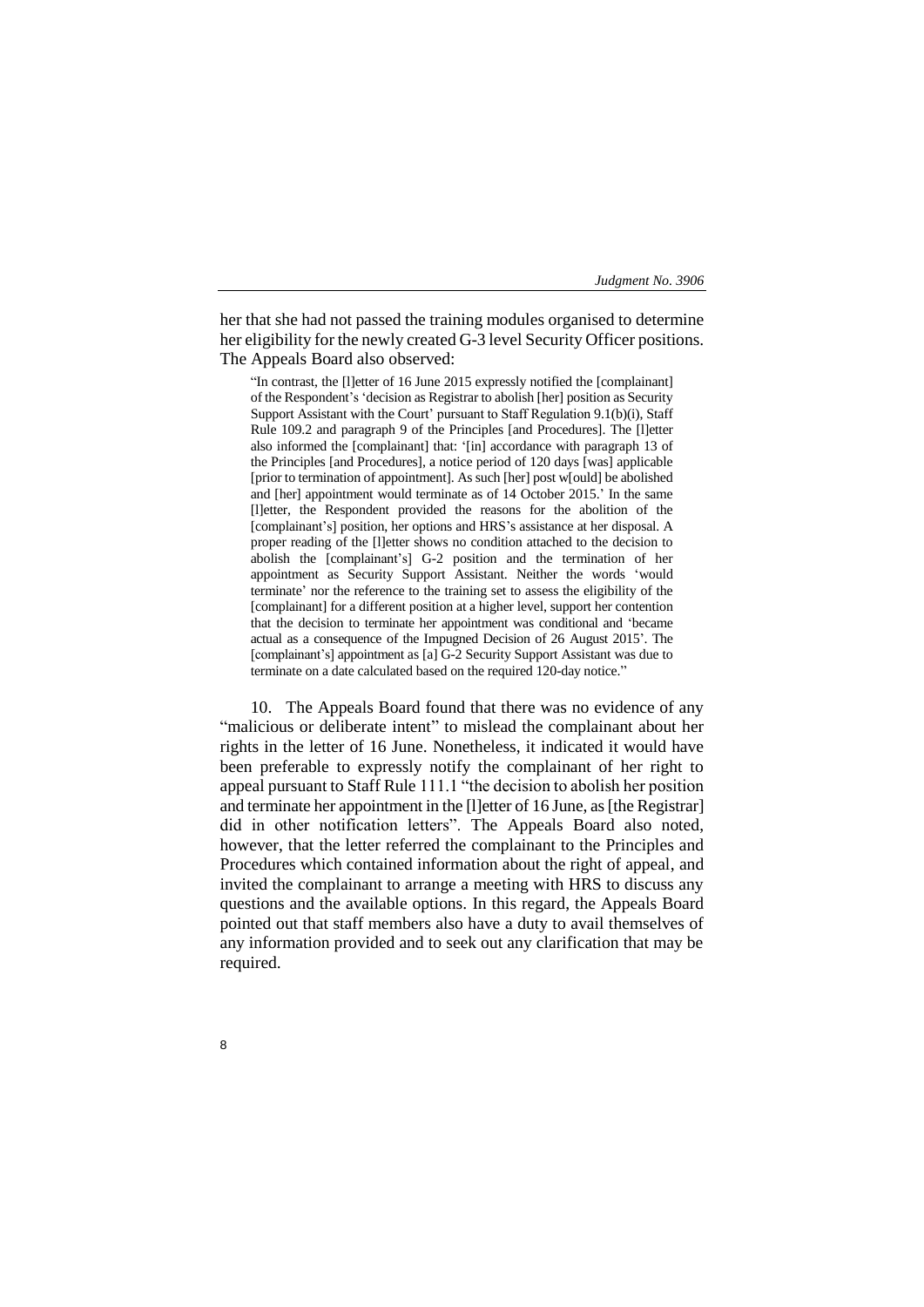9

11. The complainant submits that the complaint is receivable. She reiterates the position she adopted in the internal appeal regarding the conditional nature of the notification of the termination of her appointment in the letter of 16 June. She argues that, according to the Tribunal's case law, it is only the acts by officers of an organisation having a legal effect on a staff member's rights and conditions of employment that are challengeable decisions. That is, the legal effect must be actual and not conditional.

12. The complainant also relies on the findings of the Appeals Board Panels in the cases of Mr A. and Mr G., in which the Panels rejected the ICC's submission that the appeals were irreceivable.

13. Referring, for example, to Judgment 1393, under 6, the complainant submits that, as the Tribunal has repeatedly confirmed, the rules of internal appeals "are not supposed to be a trap or a means of catching out a staff member who acts in good faith". She also contends that the letter of 16 June was intentionally vague and incomplete to prevent her from exercising her rights. She claims that the Registrar's failure to provide her with clear, unambiguous and complete notification of the termination of her appointment and of her right to challenge it coupled with the Registrar's submission that her internal appeal was time-barred, evidences bad faith on the part of the ICC and constitutes a valid ground for making an exception to the strict application of the time limit. Additionally, in circumstances where a staff member is not given sufficient guidance by the organisation regarding her appeal rights and the staff member then fails to act in a timely manner, a ruling that the appeal is irreceivable is incompatible with the ICC's duty to act in good faith. Lastly, the complainant submits that the ICC's submissions on receivability confuse the decision to abolish her position, which she did not challenge, with the decision to terminate her appointment.

14. The ICC submits that the Registrar exercised his authority to terminate the complainant's appointment and notified the complainant of this decision in his letter of 16 June 2015, at which time the internal appeal process time limits were triggered. As the complainant submitted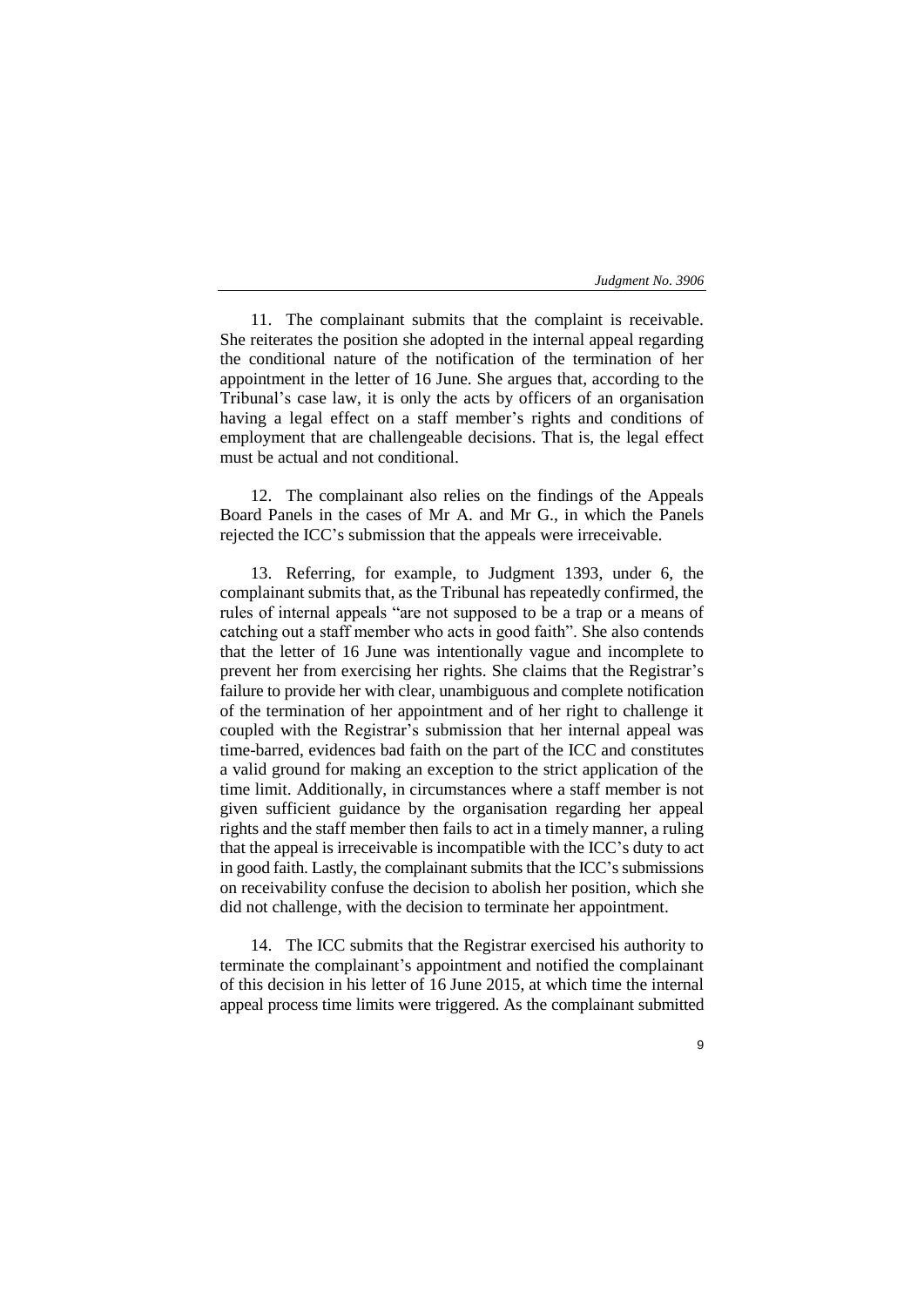her request for review of the decision to terminate her appointment 53 days beyond the time limit stipulated in Staff Rule 111.1(b), she did not exhaust the internal means of redress and her complaint is irreceivable. The ICC disputes the complainant's assertion that the actual termination of her appointment was notified in the email of 26 August and argues that this is a mischaracterization of that email. The ICC maintains that the decision to terminate her appointment was not conditional on her failure to pass the firearms test. Rather, her appointment as a Security Support Assistant was terminated as a result of the restructuring of the Registry. The ICC also submits that the email of 26 August from the Chief of HRS was not an administrative decision affecting the complainant's rights. Further, the authority to terminate a staff member's appointment due to the abolition of her or his position under Staff Regulation 9.1(b)(i) relevantly rests with the Registrar. Therefore, it cannot be said that the email of 26 August from the Chief of HRS was an administrative decision. In the ICC's view, a reading of the letter of 16 June and the email of 26 August clearly shows that the complainant was informed of the administrative decision to terminate her appointment in the letter of 16 June.

15. The ICC acknowledges that the letter of 16 June did not inform the complainant of the right to challenge the decision to terminate her appointment but points out that the letter referred the complainant the Principles and Procedures, paragraph 16 of which deals with the appeal procedure, and an updated online set of FAQs also dealing with the appeal procedure. The letter of 16 June invited the complainant to meet with HRS to address any additional questions. The ICC maintains that it made reasonable efforts to inform the complainant of her right of appeal and met its duty of care. It is convenient to deal with this observation here. The reliance on paragraph 16 is misplaced as it only deals with the internal appeal of a decision to abolish a post. As well, as a copy of the FAQs was not submitted with the ICC's Reply in these proceedings, references to this document amount to no more than an assertion and will be disregarded.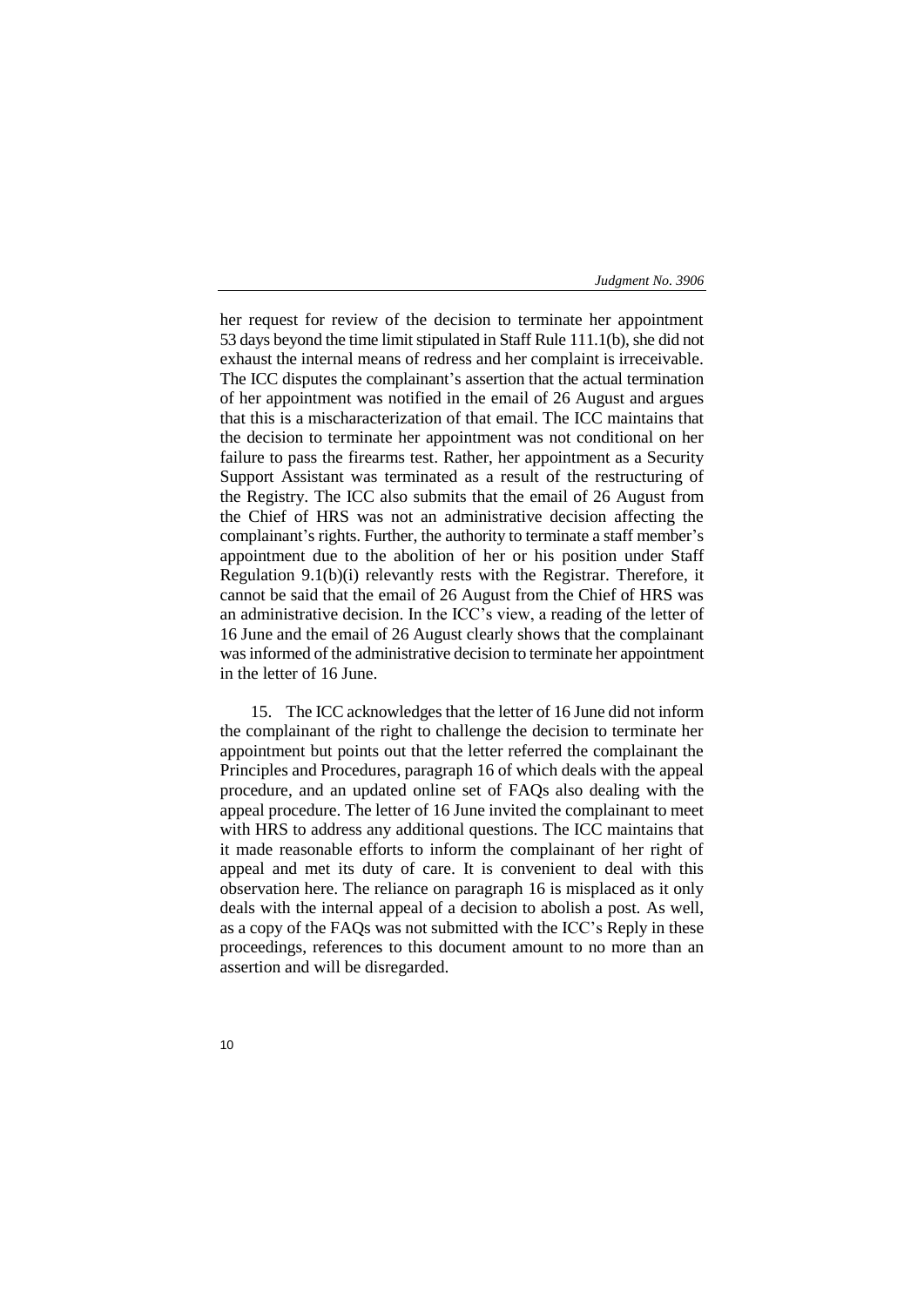16. It is evident that, in its report of 22 February 2016, the Appeals Board considered the abolition of the complainant's position and the termination of her appointment in the letter of 16 June as being a single decision. This was a fundamental error of law. Decisions to abolish a post and terminate an appointment are separate and distinct decisions. The conflating of the two decisions led to further error. In the context of its statement that the letter of 16 June letter expressly notified the complainant of the decision to abolish her position, the Appeals Board also stated:

"The [l]etter also informed the [complainant] that: '[in] accordance with paragraph 13 of the Principles [and Procedures], a notice period of 120 days [was] applicable [prior to termination of appointment]. As such [her] post w[ould] be abolished and [her] appointment would terminate as of 14 October 2015'."

17. While it is not entirely clear, it appears that the Appeals Board was of the view that the letter of 16 June also expressly notified the complainant of the decision to terminate her appointment. However, the above interpretation is problematic for two reasons. First, it does not accurately reflect what was stated in the letter. After setting out the notice period of 120 days applicable to the abolition of a staff member's position as provided in paragraph 13 of the Principles and Procedures, the letter states: "[a]s such your post will be abolished and your appointment would terminate as of 14 October 2015". Contrary to the Appeals Board's interpretation, the letter does not state that in accordance with paragraph 13 of the Principles and Procedures the complainant was also informed of the 120-day notice period applicable prior to the termination of the appointment. Second, paragraph 13 of the Principles and Procedures only deals with the required notice period in the case of the abolition of a position, namely, 120 days, and not the notice period with respect to the termination of an appointment.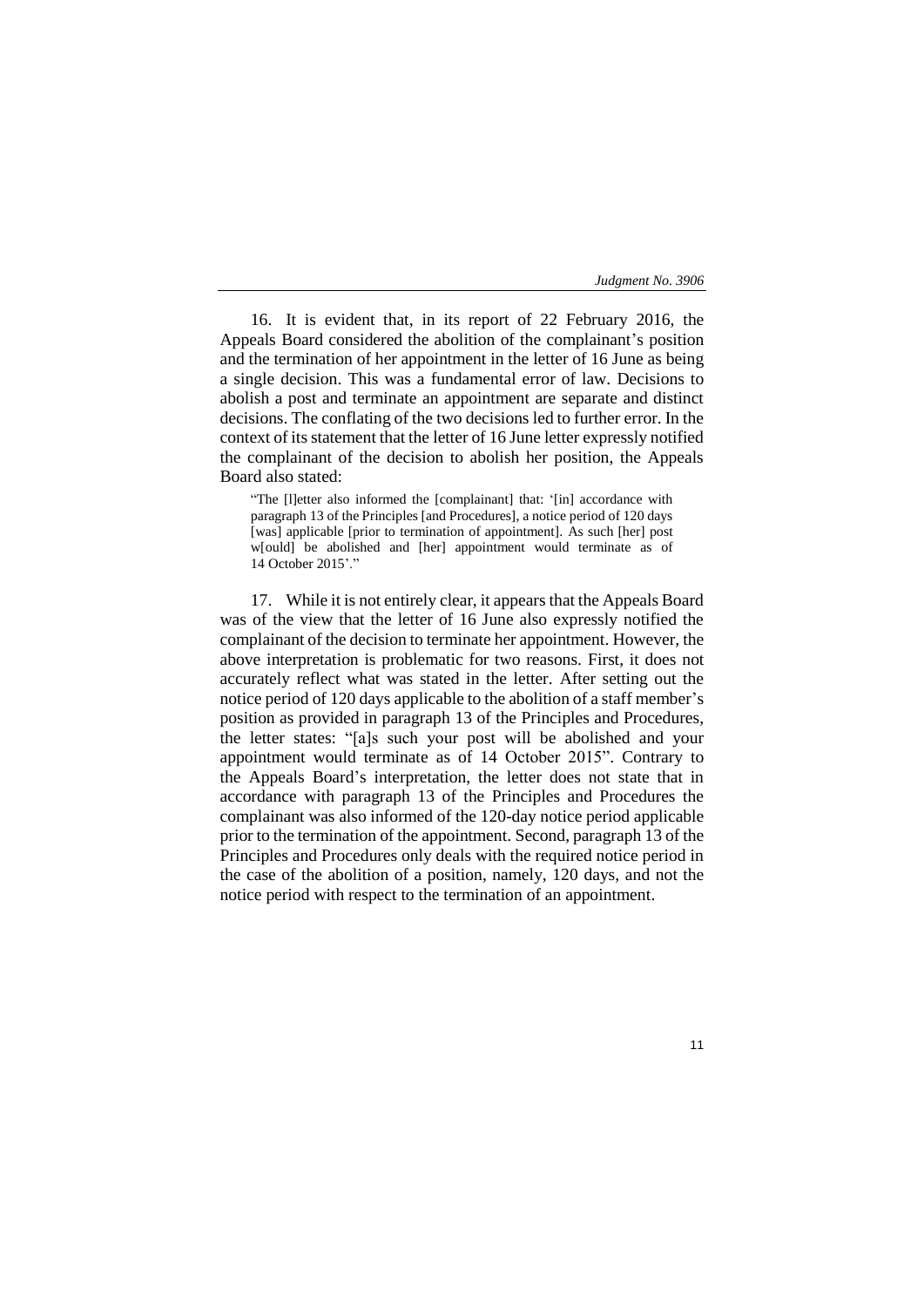18. After noting that the letter of 16 June provided reasons for the abolition of the complainant's appointment, her options and the available assistance from HRS, the Appeals Board found that based on a proper reading of the letter, it "show[ed] no condition attached to the decision to abolish the [complainant's] G-2 position and the termination of her appointment as [a] Security Support Assistant". The Appeals Board also observed that neither the words "would terminate" nor the reference to the training available to meet the G-3 requirements supported the contention that the decision to terminate the appointment was conditional. At this point, it is convenient to observe that the email of 26 August cannot be construed as communicating anything regarding the termination of the complainant's appointment. The email simply communicated the result of the testing and that, consequently, the complainant did not meet the requirements of a G-3 level Security Officer position. As well, it cannot be inferred from the offer of training that the decision to terminate the complainant's appointment was conditional on the complainant's failure to pass the training modules. According to the letter of 16 June, the offer of the training was to assist the complainant in meeting the requirements of the new G-3 level Security Officer positions in the event she decided to apply for one of those positions as a priority candidate. However, the words "would terminate" in the letter of 16 June cannot be viewed in isolation. The key question the Appeals Board failed to address was how the letter of 16 June, construed objectively, could be understood.

19. In the letter of 16 June the decision to abolish the complainant's position was stated definitively, in clear and unambiguous language. As stated in the first sentence, the purpose of the letter was to notify the complainant of the decision to abolish her position. The statement in the antepenultimate sentence of the second paragraph that "your position is abolished" is equally clear. Given this, together with an organisation's obligation to communicate an administrative decision in clear and unambiguous language, it would be expected that the communication of the decision to terminate the complainant's appointment in the same letter would be expressed in similarly definitive, clear and unambiguous language. Instead, there is only one statement in the letter concerning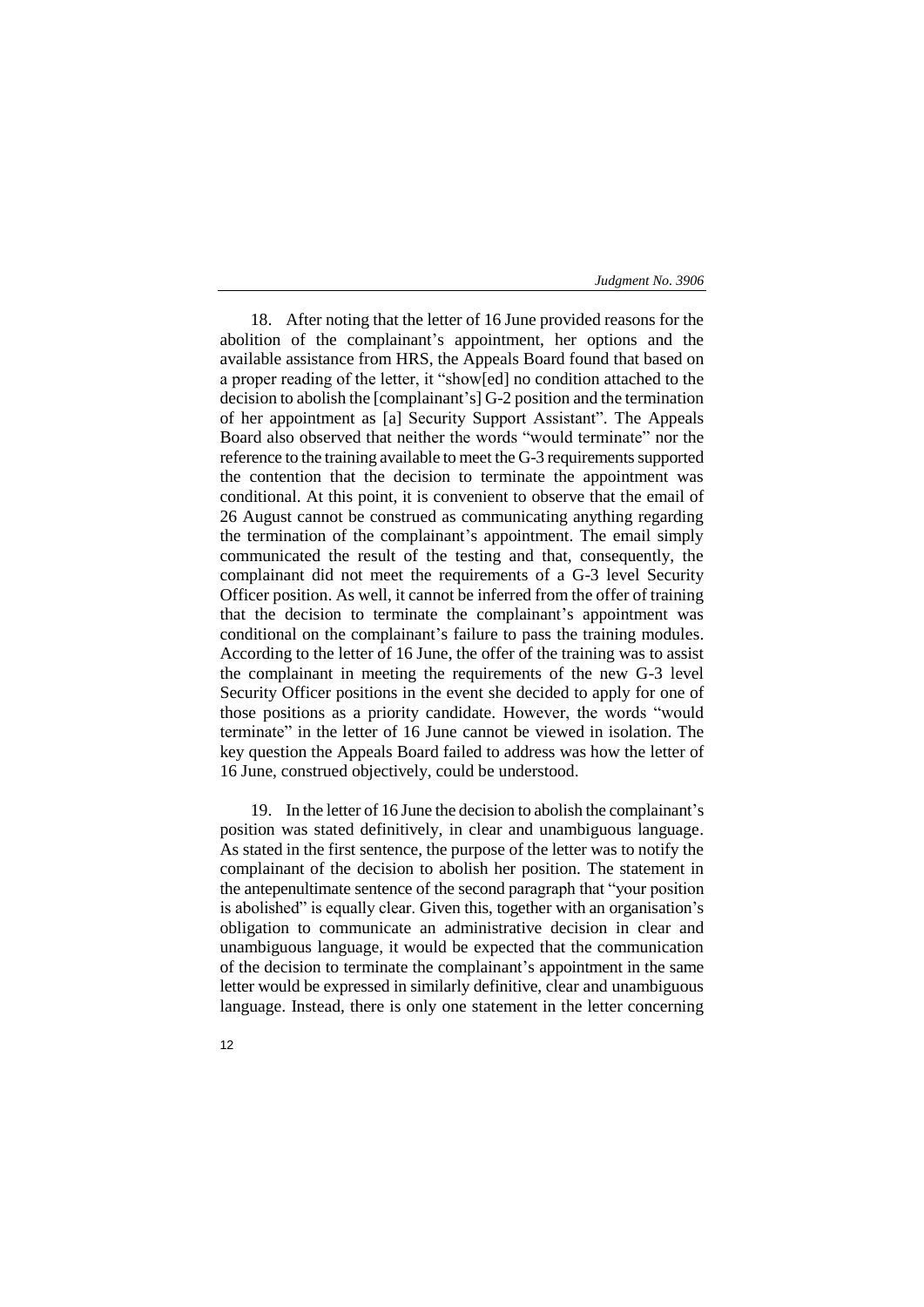the termination of the appointment. After setting out the notice period of 120 days applicable to the abolition of a staff member's position as provided in paragraph 13 of the Principles and Procedures, the letter states: "[a]s such your post will be abolished and your appointment would terminate as of 14 October 2015". Grammatically, the language "would terminate" could be understood as expressing an action that is conditional upon the occurrence of an event in the future. Read in the context of the entire letter and, in particular, the definitive language used to communicate the abolition of the position, the statement that the "appointment would terminate" could have been understood by the complainant as being conditional in nature. Regardless, at best, the communication of the decision to terminate the complainant's appointment was vague and confusing.

Lastly, the Appeals Board's finding that because the complainant did not claim exceptional circumstances in relation to the decision of 16 June the possibility of a waiver did not arise is also problematic. Staff Rule 111.1(a) establishes a staff member's right to appeal against an administrative decision. As set out above, pursuant to Staff Rule 111.3(a), the Appeals Board must first determine whether it is competent to hear an appeal. Its competence is contingent on the appellant having complied with the time limits applicable to the internal appeal process specified in the Staff Rules. However, the Appeals Board also has the discretionary authority to waive the application of the time limits. In this case, the complainant challenged the administrative decision to terminate her appointment. It was the appeal from this decision that the Appeals Board had to determine if it was competent to hear. Under Staff Rule 111.3(b), just as it had to determine whether the applicable time limits had been met, it also had to consider whether there were "exceptional circumstances beyond the control of the staff member" warranting a waiver of the time limits. The fact that in challenging the decision the complainant erroneously referred to it as a decision of 26 August does not change the fact that she challenged the decision to terminate her appointment. The erroneous date was only material to the issue of compliance with the time limit. Moreover, there is nothing in Staff Rule 111.3(b) that confines the Appeals Board's consideration of exceptional circumstances to instances where a specific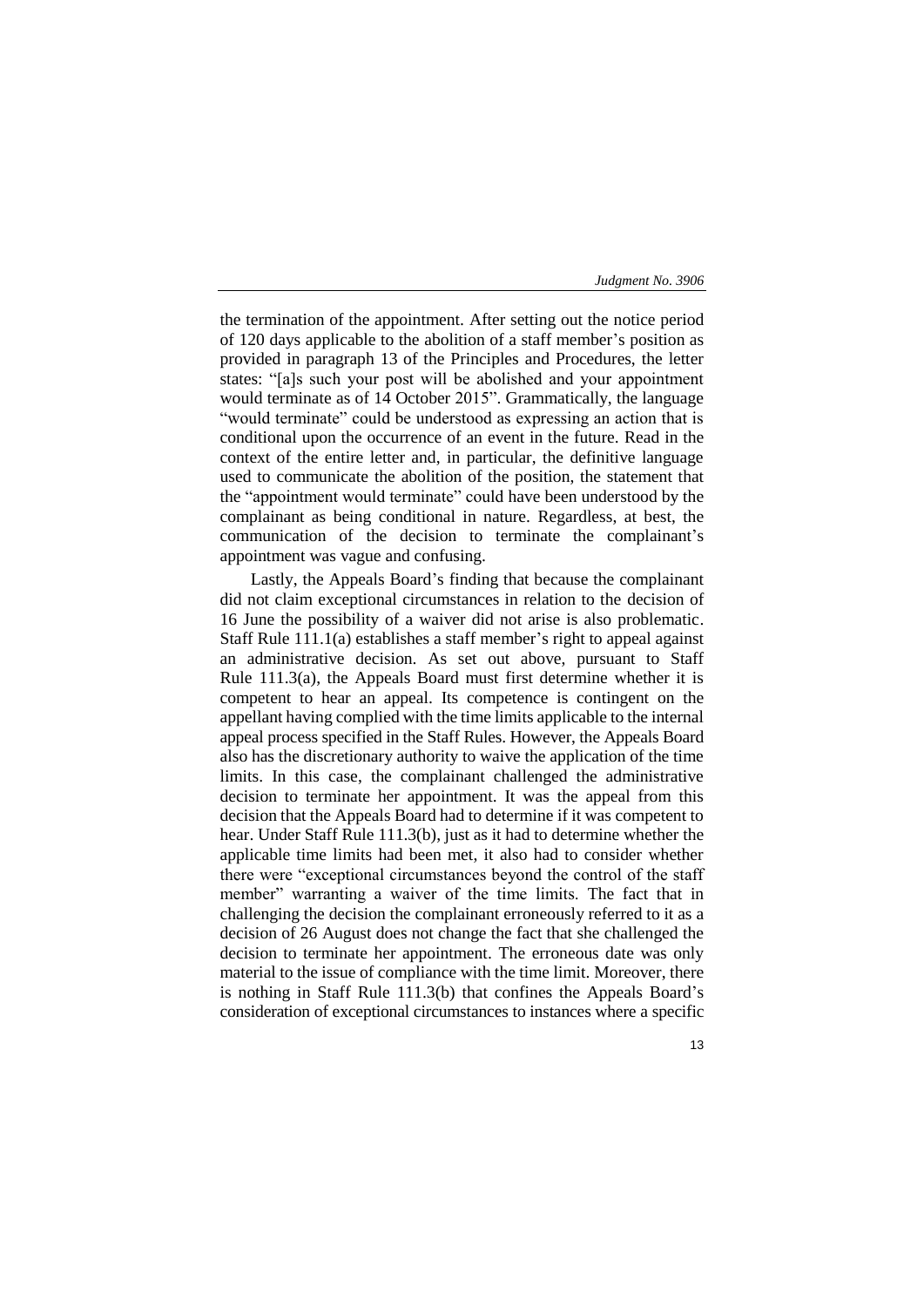claim to that effect has been made. In the present case, the Appeals Board was cognisant of the complainant's possible confusion stemming from the surrounding circumstances and that she was not informed of her appeal rights. In the circumstances, it was incumbent on the Appeals Board to consider whether there were exceptional circumstances warranting the exercise of its discretionary authority to waive the time limits. As the Appeals Board's recommendation is tainted by errors of fact and law, the Registrar's decision based on that recommendation is also tainted by those errors and will be set aside.

Indeed, for the foregoing reasons, there were clearly grounds on which a conclusion could be reached that there were exceptional circumstances and the Appeals Board should have considered waiving compliance with the time limits and considered the appeal on the merits. The case will be remitted to the ICC for that purpose. The complainant is also entitled to moral damages which the Tribunal assesses in the sum of 20,000 euros. The complainant will be awarded costs in the amount of 4,000 euros.

## DECISION

For the above reasons,

- 1. The Registrar's decision of 23 March 2016 is set aside.
- 2. The case is remitted to the ICC for consideration in accordance with consideration 19, above.
- 3. The ICC shall pay the complainant moral damages in the sum of 20,000 euros.
- 4. The ICC shall pay the complainant costs in the amount of 4,000 euros.
- 5. All other claims are dismissed.
- 14